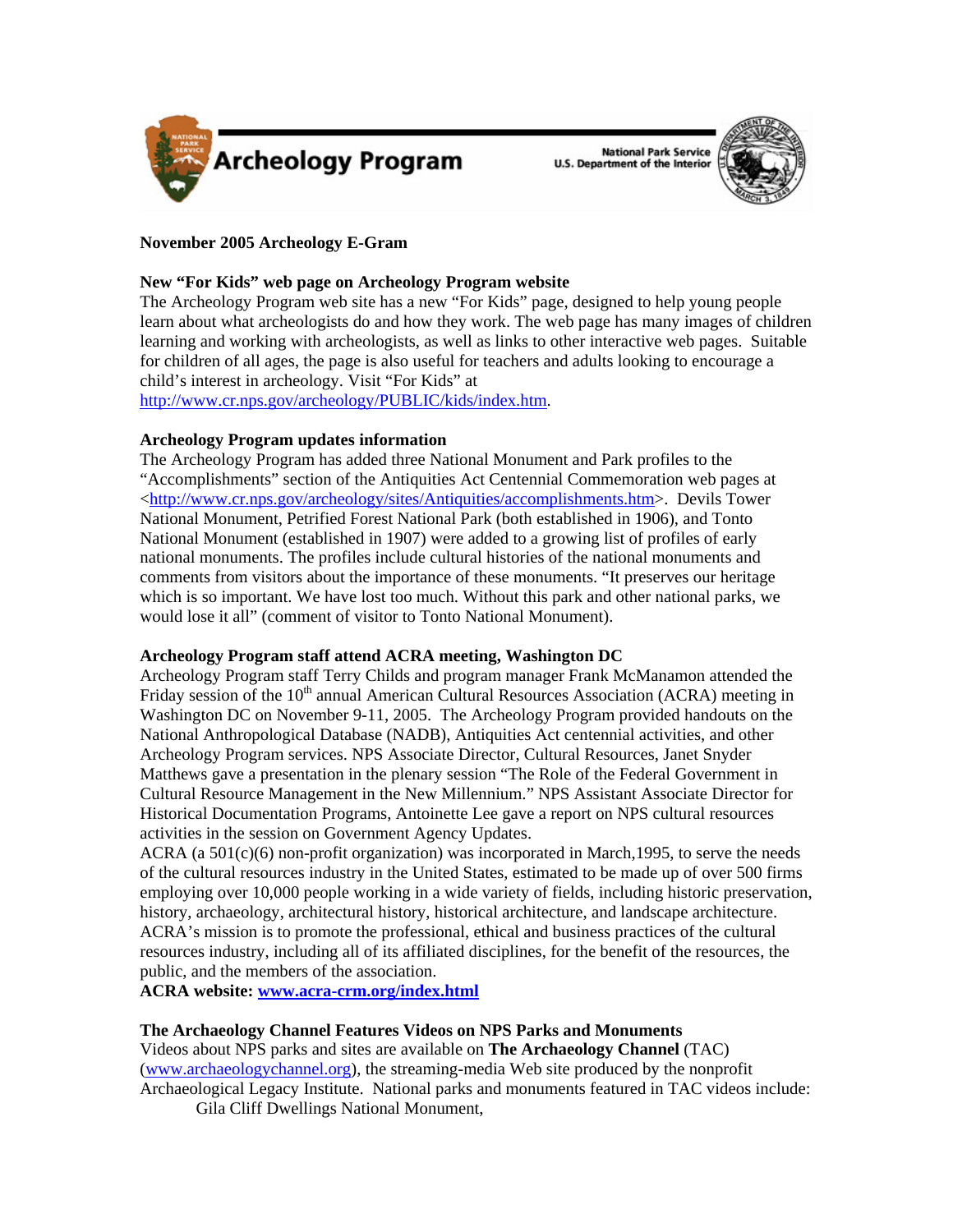Hopewell Culture National Historical Park, Mesa Verde National Park, Ocmulgee National Monument, Shiloh National Military Park, and Tonto National Monument.

Currently, the TAC Web site has 67 archeology videos available on-demand without charge. The web site also includes a wide variety of audio commentaries, interviews, stories, and other features, as well as teacher resources, news, a bulletin board, archeological film festival information, and Web links, all devoted to archeology.Membership information is available at [www.archaeologychannel.org/member.html.](http://www.archaeologychannel.org/member.html)

# **Chief Archeologists' Meeting, November 17, 2005**

The Archeology Program, NPS, organized a meeting of federal agency chief and lead archeologists on November 17, 2005, to discuss issues, projects, and other topics of mutual concern and interest. Archeologists or others from the Advisory Council on Historic Preservation (ACHP), Farm Security Administration, Fish and Wildlife Service, Minerals Management Service, National Park Service, Natural Resources Conservation Services, Army Corps of Engineers, Bureau of Land Management, United States Army, and the United States Navy attended.

Topics discussed during the meeting included status report and discussion of reserved section of 36 CFR 79, on collection deaccessioning, led by Terry Childs, NPS; developing technical assistance for permitting archeological investigations on federal lands, led by Eugene Marino, FWS; status report on the Secretary's Report to Congress on the Federal Archeology Program, led by Karen Mudar, NPS; Agency updates and discussion on archeological resources as heritage assets, led by Frank McManamon; providing for the preservation of and access to archeological data, led by Frank McManamon; plans for commemoration of the Antiquities Act in 2006, led by Robin Burgess, BLM; and an ACHP Archeology Task Force status report, led by Laura Dean. The next Chief Archeologists' Meeting is scheduled for February, 2006.

# **SEAC Produces Calendar**

The NPS Southeast Archeological Center has produced a handsome calendar FY2006 featuring some of the many activities that take place in association with the protection and preservation of archeological resources in the United States. The color photographs in the calendar show park and volunteer staff carrying out archeological survey, excavation, analysis, curation, and protection of prehistoric and historic archeological resources. The publication of the calendar is one of the activities that have taken place to commemorate the centennial of the Antiquities Act. More information about Antiquities Act centennial celebrations is available on the NPS Archeology Program web site at [www.cr.nps.gov/archeology/sites/Antiquities/centennial.htm](http://www.cr.nps.gov/archeology/sites/Antiquities/centennial.htm). More information about the Southeast Archeological Center is available at [www.cr.nps.gov/seac/acim.](www.cr.nps.gov/seac/acim/)

### **Projects in Parks: NPS Archeologists Conduct Archeological Site Assessments after Hurricane Katrina NPS Archeologists respond to Hurricane Katrina**

Hurricane Katrina, one of the worst natural disasters in the history of the United States, first struck Florida as a Category 1 hurricane (winds 74-95 mph) on August 25, 2005, then went on to make landfall in Louisiana and Mississippi as a Category 4 hurricane (winds 131-155 mph) on August 29. Eight national parks in the region were affected. Parks that were located well inland of the Gulf received wind and rain, but sustained little substantial damage. These parks include Vicksburg NMP, Big Thicket NP, Cane River Creole NHP, and Natchez NHP.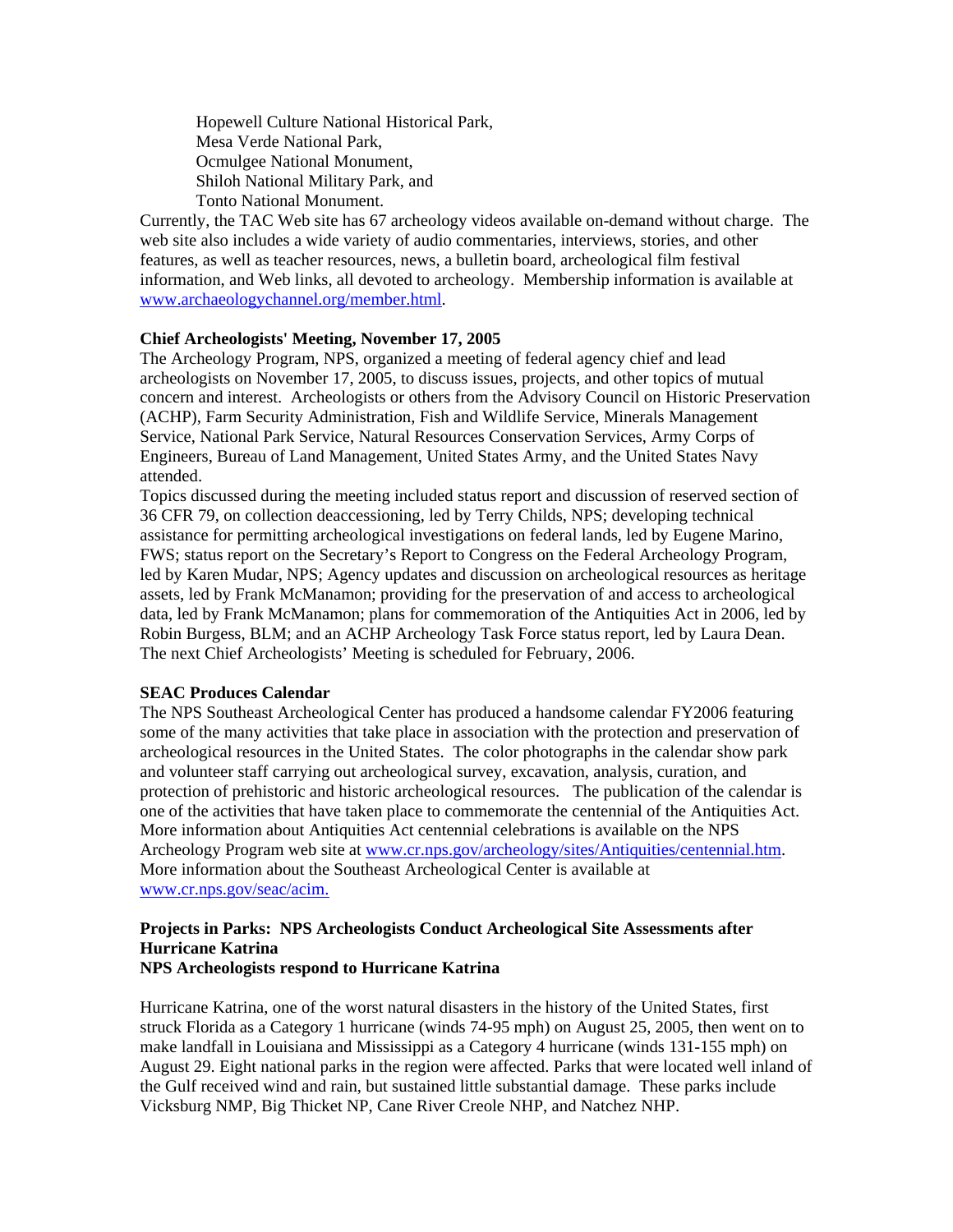Parks along the Gulf coast sustained serious damage to historic structures and, potentially, to archeological sites. The hurricane caused substantial damage to Dry Tortugas NP and the Flamingo District of Everglades NP, major damage to the Mississippi District of Gulf Islands NS, and extensive damage to units of Jean Lafitte NHP&P and New Orleans Jazz NHP in Louisiana. Shortly after the Hurricane Katrina dissipated, the Incident Command Team requested the services of NPS archeologists to provide assessments of damages to archeological properties at Chalmette Battlefield and Cemetery, Jean Lafitte NHP, and at Gulf Island NS.

# **Types of Hurricane Damage**

In general, there are three types of damage to archeological properties that are associated with storms: tree throws; storm surge and scouring and erosion; and seabed shifting. Park archeologists that assessed archeological properties for damage following hurricane Katrina encountered all three kinds of damage.

Tree-throws: In the American Southeast, large trees often grow preferentially into archeological sites because of the higher organic content of their soils as compared to surrounding soils. Tree roots can be especially damaging, since they spread through portions of sites. If a tree is uprooted by hurricane winds, the archeological stratigraphy is disturbed and the artifacts embedded in the affected portion of the site are scattered.

Seabed shifting and new current patterns: Submerged sites, in particular shipwrecks, might be disturbed by extreme subsurface ocean currents or water displacement events associated with hurricanes. Shifts in sandbanks and movement of other materials on the ocean floor can affect local currents and uncover previously protected shipwreck sites or portions of sites.

Storm surge scouring and erosion: Storm surge, that forces large amounts of water onto land and through narrow openings in levies and other natural barriers, can cause extensive erosion. Scouring may occur when strong currents erode channel beds.

# **Chalmette National Battlefield and Cemetery, Jean Lafitte NHP**

Chalmette National Cemetery is a 17.5 acre strip of land that sits adjacent to the site of the Battle of New Orleans along the Mississippi River in Chalmette, Louisiana. The cemetery has more than 15,300 interments from every major U.S. conflict between the American Revolution and Vietnam. The cemetery was established in May 1864 as a final resting place for Civil War dead but only Union soldiers were, ultimately, buried at Chalmette. Civil War burials at Chalmette number well over 12,000; almost 7,000 are of unknown individuals.

Emergency Response Team members Bob Sonderman, MRCE, and Mary Troy, GWMP, assessed hurricane damage at Chalmette National Cemetery on September 18, 2005. They observed four downed trees with root balls exposed. The disturbance at each root ball was approximately 8-10 feet in diameter and the depth of disturbance ranged from 12 to 18 inches.

Sonderman and Troy systematically examined the exposed soils. This process consisted of visual observation as well as very shallow troweling of the root ball and surface. No excavations were conducted. They identified and removed several fragments of human bone, as well as coffin fragments. The cultural materials were removed to be described and analyzed and will be reinterred at a later time.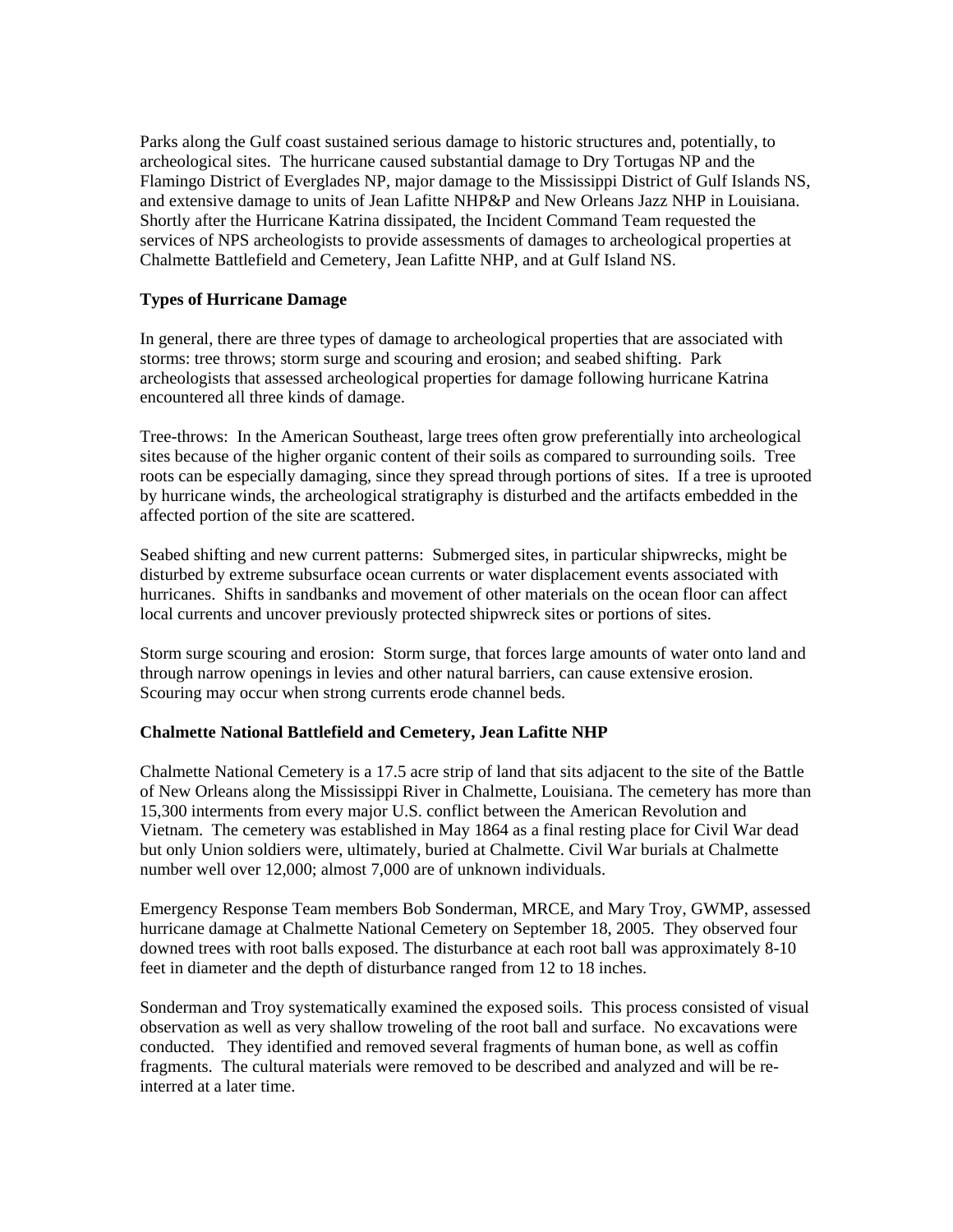A number of grave stones were displaced as a result of the fallen trees, but the archeologists did not observe any additional damage.

### **East and West Ship Islands, Gulf Islands National Historic Seashore**

Ship Island is a barrier island located in the Gulf of Mexico between the Mississippi Sound to its north and Chandeleur Sound in the south. The island was cut in two by a hurricane in 1969 creating the East and West Ship Islands. It has played an important role in the history and settlement of the Gulf Coast. Ship Island was named in 1699 by French explorers who were impressed with the protected, deep-water anchorage it offered their ships. Sites on East and West Ship islands that were impacted by Hurricane Katrina are the historic cemetery, the French warehouse site, the quarantine site, the lighthouse, and Fort Massachusetts.

Emergency Response Team members Guy Prentice, SEAC, and Robert Wilson, SEAC, assessed hurricane damage on East and West Ship Islands September 28-29, 2005.The two archeologists located the French Warehouse Site (GUIS-098), dating to the early  $18<sup>th</sup>$  century on East Ship Island. The site is listed on the National Register of Historic Places and was tested by Wilson in 1988. Prentice and Wilson were able to locate the site, but less than 25% remains, and most of the vegetation on the site appears to have been removed or killed by Hurricane Katrina.

Wilson and Prentice searched for any evidence of the historic cemetery (GUIS-099), located to the northwest of the French Warehouse site. They examined the shoreline and the higher ground, but did not observe any indications of the site. It is believed that the cemetery has been completely destroyed by shoreline erosion.

The historic Quarantine Station (GUIS-100) on East Ship Island, also appears to have been submerged by shifting shorelines associated with Hurricane Katrina. Prentice and Wilson encountered the remains of tree trunks on the western side of the present island, suggesting that the site, if any portion remains, now lies under water at high tide.

Archeological assessment of the Ship Island Lighthouse site (GUIS – 101) was carried out by Sonderman on September 20, and by Prentice and Wilson on September 28, 2005. All reported that the Hurricane Katrina storm surge had significantly impacted the Ship Island Lighthouse Site (GUIS – 101). Since a brick lighthouse and keeper's quarters were first erected in 1853, the Ship Island Lighthouse site (GUIS-101) has been used for a series of signal stations. The brick remains of the 1853 lighthouse were readily visible during the assessments conducted after the hurricane. A broken but still easily discernable roughly square brick foundation that is presumed to have been the base of the 1853 lighthouse is still present. Immediately to the north of the square brick foundation were the remains of a demolished modern tower with wooden superstructure and concrete footers that had been built upon the remains of the 1853 lighthouse. The storm surge of Hurricane Katrina removed most of the wooden superstructure and undermined one of the large concrete footers, and exposed the bricks, iron, and other structural components of the old 1853 lighthouse upon which the modern structure had been built.

Fort Massachusetts (GUIS 102), a pre-Civil War fort located on West Ship Island, was significantly impacted by storm surge from Hurricane Katrina. Assessment was carried out by Sonderman on September 20, and by Prentice and Wilson on September 28, 2005. It appears that the storm surge from Hurricane Katrina came over the walls of the fort, causing water damage. The sod layer was removed from the southeast roof, exposing the underlying brick, and a number of the capstones have fallen and lay around the outside of the fort. There are large timbers, pilings, grass and mud, deposited on the inside of the fort. A layer of mud one to two inches deep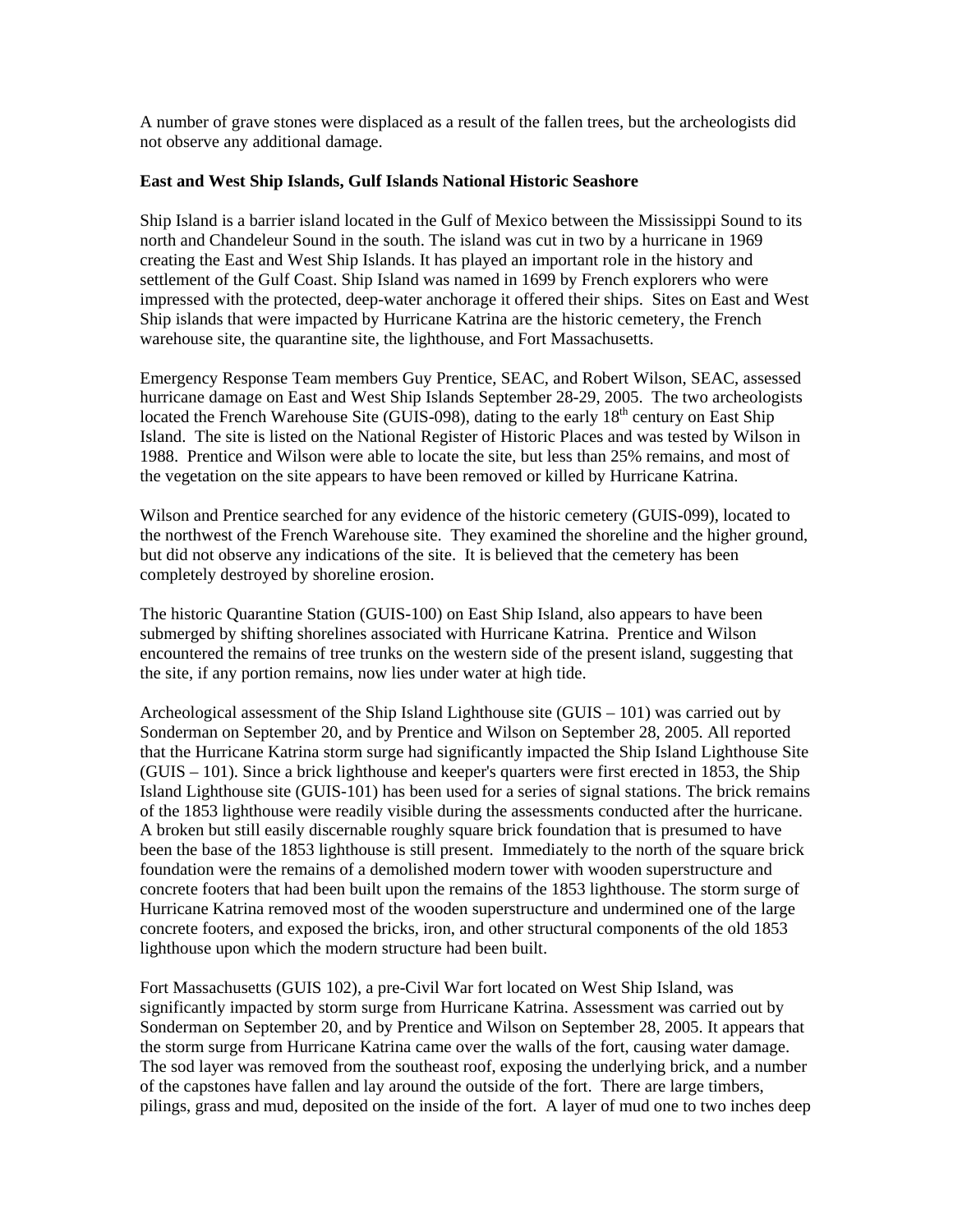covers the interior grounds of the fort. Mud also covers the floors inside the fort. The brickwork, for which the fort is known, appears to be intact.

#### **Assessment of Damage to Other Sites**

NPS archeologists moved quickly to assist in assessment of damage to these prominent historic structures and sites. At least four of the affected national parks, however, contain significant numbers of prehistoric and historic sites without standing structures that should be assessed for hurricane damage. Archeologists have identified 400 sites at Everglades, Dry Tortugas, Gulf Islands, and Jean La Fitte National Parks. While the costs of carrying out assessments of these sites is not insignificant, as estimated \$330,000, assessments are key to management plans for site preservation and protection, and part of good stewardship of our national heritage.

One lesson from these emergency site conditions assessments is the importance of up-to-date and detailed documentation of NPS archeological sites. Current condition assessments and reports of past site inspections and investigations are crucial foundations upon which to base estimates of site damage from natural forces like the recent hurricanes.

Technical information about conducting archeological sites condition assessments is available at the NPS intranet system, InsideNPS, at: InsideNPS>WASO>Cultural Resources>Park Cultural Resources Programs>Archeology>ASMIS.

#### **Sources for this report:**

Hitchcock, Ann

2005 **National Park Service Status Report on Impact of Hurricane Katrina on Cultural Resources Gathered by NPS Cultural Resources Staff**, 10/31/05

McManamon, F.P. and S.T. Childs

2005 **Archeological Sites in NPS Units Affected by Hurricane Katrina.** NPS, WASO, Archeology Program Briefing Statement

#### Sonderman, Bob

2005 **Museum Emergency Response Team Trip Report to East and West Ship Islands, Gulf Islands National Seashore**, NPS.

Sonderman, Bob and Mary Troy

2005 **Museum Emergency Response Team Trip Report to Chalmette National Battlefield and Cemetery**, NPS.

Wilson, Robert C. and Guy Prentice

2005 **Rapid Emergency Assessment of Damages Resulting from Hurricane Katrina to the Archeological Resources on East and West Ship Island, Gulf Islands National Seashore, Mississippi Unit**. NPS, SEAC Acc. 1989.

"Projects in Parks" is a feature of the *Archeology E-Gram* that serves to inform others of interesting archeology-related projects in a national park. To contribute project information, contact [DCA@nps.gov](mailto:DCA@nps.gov)

*Archeology E-Gram*, distributed via e-mail on a regular basis, includes announcements about news, new publications, training opportunities, national and regional meetings, and other important goings-on related to public archeology in the National Park Service and other public agencies. Recipients are encouraged to forward *Archeology E-Grams* to colleagues and relevant mailing lists and new subscribers are accepted. Past issues of the *Archeology E-Gram* are